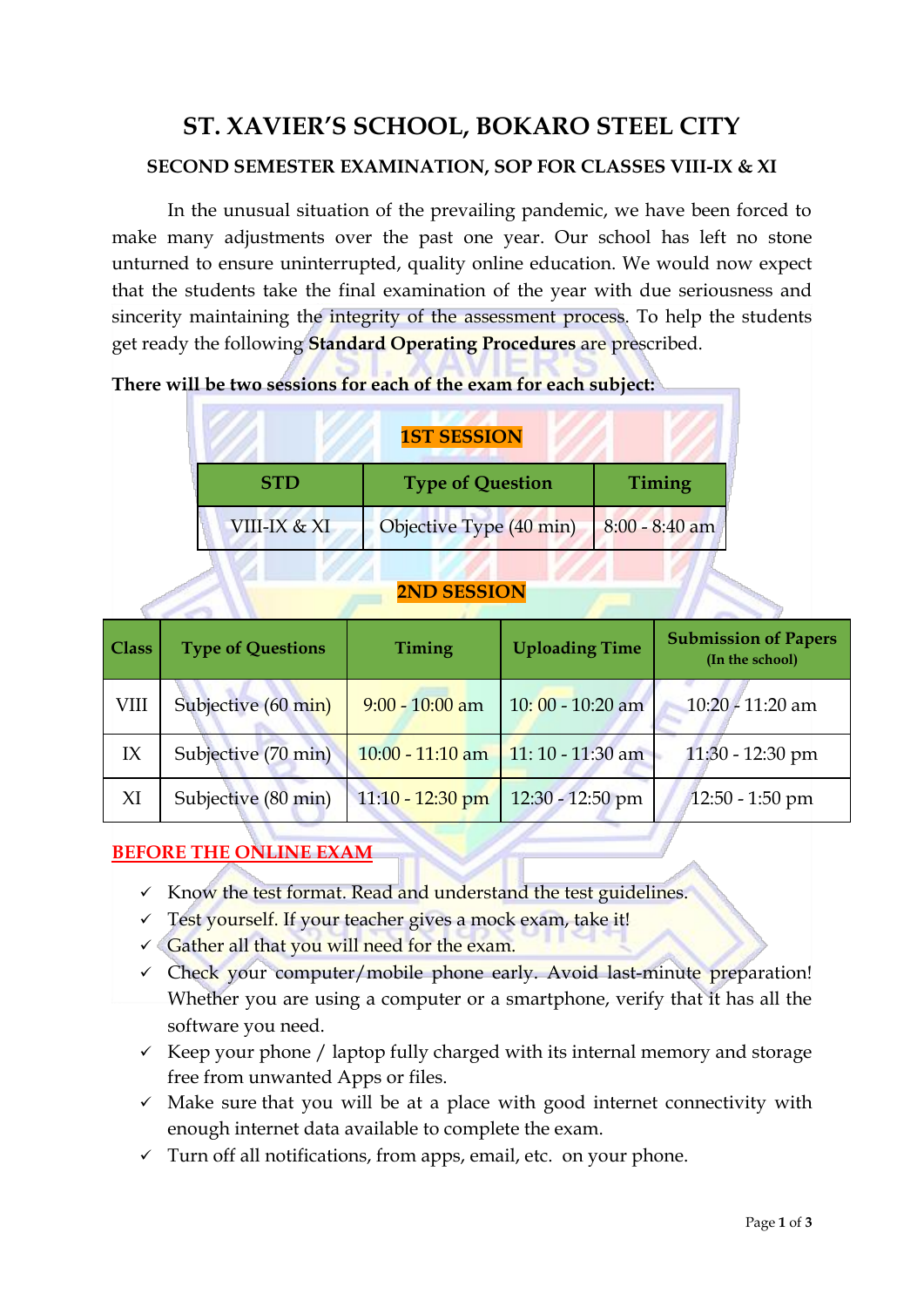- $\checkmark$  Look for a quiet place without disturbance and let your family not interrupt you during the exam.
- ✓ The default ID in Google Chrome browser should be your school ID (xaviersbokaro.com). Log in to the Google Classroom using the same ID.
- $\checkmark$  If you are not able to access the Google form in the Classroom or if you are getting an error, please clear the browsing history. In your Google Chrome type in the url **www.classroom.google.com** to access the test paper.

## **DURING THE ONLINE EXAM**

- Keep your camera on (*compulsory*, if you are using a laptop) and keep it focused to where you are writing throughout the exam.
- You should be visible throughout the examination to the teacher who will be invigilating remotely.
- The teachers on duty will ask you from time to time during the exam to switch on the camera (especially if you are using a smartphone) and focus it to where you are writing.
- If you run into technical problems, do not panic; but contact the teacher concerned and follow his/her instructions.
- Be mindful to complete all the tasks within the allotted time. So, keep an eye on the clock.
- After you complete the examination click the "**Submit**" button; but do check your work thoroughly before you submit it.
- Question papers will be uploaded in the respective classroom in the Google form.

#### **INSTRUCTIONS SPECIFIC TO THE 2ND SESSION OF THE EXAM**

- The paper for the answer sheets should be normal A-4 size ruled.
- The first page of the answer sheet should clearly mention:
	- a) The Name of the Student
	- b) Class & Section
	- c) Roll No College and College and College and College and College and College and College and College and
	- d) Registration No
	- e) Subject
- On the left-hand side margin of each page, the student's Roll Number should be written. The cover/first page will be marked page 1. Page numbers are to be written on the top right-hand corner of each side of the answer scripts.
- Students are advised to write only with black ball point pens.
- The answers must be in the student's own handwriting; all handwritings will be verified during evaluation. Printed pages will not be accepted for evaluation.